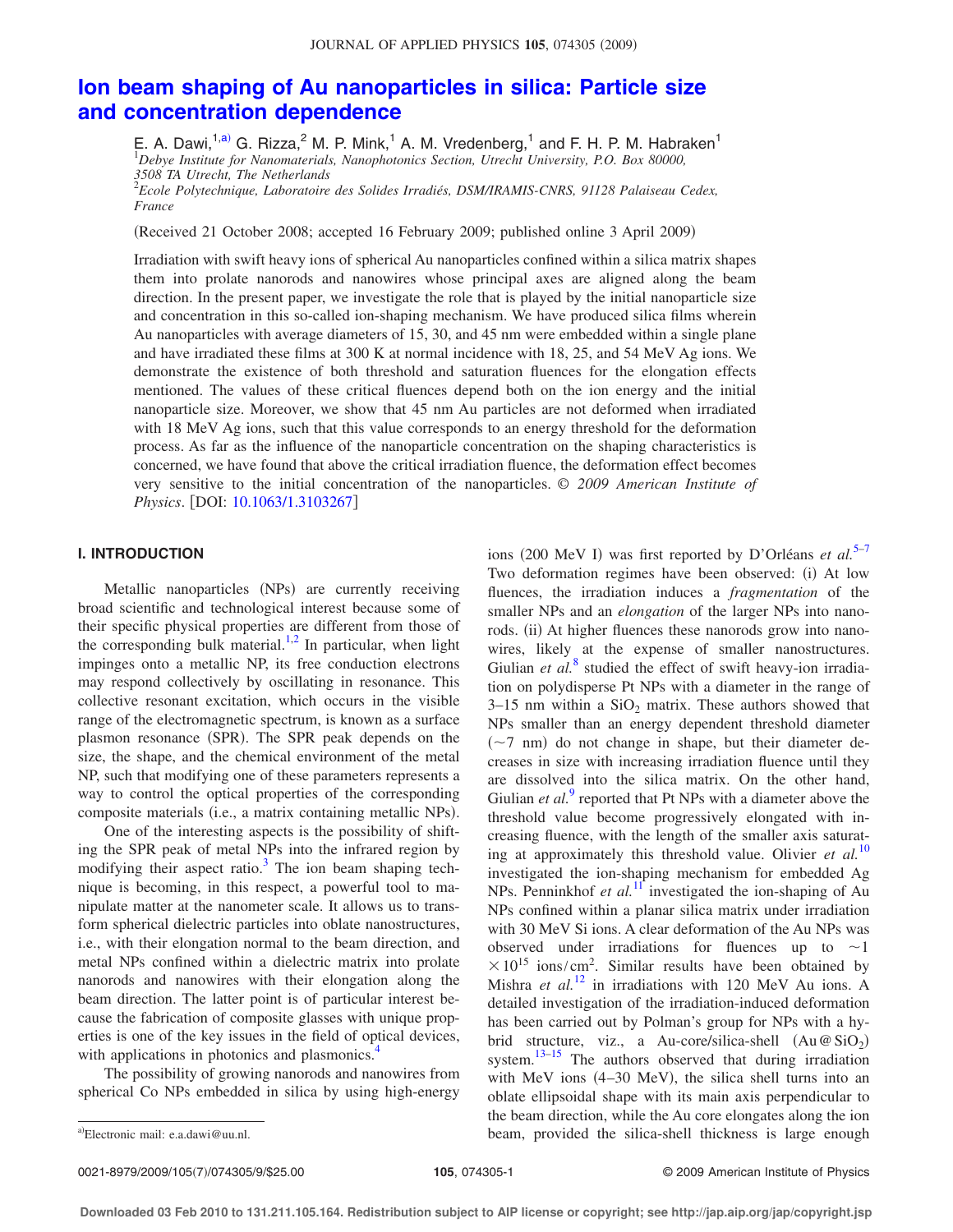

FIG. 1. AFM images of Au NPs distributed on the  $SiO_2$  surface after immersion into a solution containing 15 nm NPs for (a) 5 min and (b) 40 min and into solutions containing (c) 30 nm and (d) 45 nm NPs for 40 min.

 $($ >20 nm). This indicates that the deformation of the metal core is somehow related to ion-induced effects in the silica shell.

Although irradiation-induced deformations of NPs have been several times observed and reported in the literature, the mechanism governing this process is still unclear even though a few theoretical studies have been attempted. These are mainly based on the thermal spike model, and the deformation is attributed to irradiation effects either in the metal particle or in the silica matrix.<sup>16,17</sup> But many questions have remained unanswered, and there is a need for a more systematical investigation of the role played by the initial configuration of the NP and the irradiation parameters. Here we report a systematic and comprehensive experimental investigation of the influence of the NP size  $(15-45 \text{ nm})$ , concentration  $(10^8 - 10^{10} \text{ particles/cm}^2)$ , and ion energy  $(18 - 54$ MeV Ag ions) on the process of ion-induced elongation of spherical Au NPs that are embedded within a silica matrix within a single plane parallel to the surface.

# **II. EXPERIMENTAL**

Charge-stabilized monodisperse spherical colloidal gold NPs with average diameters of 15, 30, and 45 nm were deposited on the surface of oxidized silicon substrates.<sup>18</sup> The thickness of the thermally grown oxide layer is about 200 nm. For more details about the Au deposition method, the reader is referred to the literature.<sup>19–21</sup> The surface density of



FIG. 2. (Color online) Schematic of the embedded spherical Au NPs within a silica matrix. All NPs are in a plane 150 nm from the surface of silica matrix.

the Au NPs was monitored by adjusting the immersion time of the sample into the Au NP containing solution between 5 and 40 min. When necessary, a diluted Au solution was used. Atomic force microscopy (AFM) images taken immediately after Au deposition show the uniformity of the Au NP distribution over the surface of the sample (Fig. 1). The surface density of the NPs ranges between  $10^8$ and 10<sup>10</sup> particles/cm<sup>2</sup> . These values correspond to an average distance between the NPs ranging from 50 to 500 nm. The diameters of the attached Au NPs as deduced from AFM images are 15, 30, and 45 nm, respectively. The dispersion amounts to more or less 3 nm. A covering silicon-dioxide layer with a thickness of 150 nm was then reactively sputtered on top of the  $SiO_2/Au$  NPs structure, confining the NPs this way within a sandwich of silica matrix. Finally, the samples were annealed at 900 °C in an open furnace for 15 min. The AFM images of the surface, taken after deposition of the second oxide and annealing, appear featureless. This indicates that the presence of the NPs at the depth of about 150 nm in the oxide bilayer does not give rise to protrusions on the surface. Figure 2 provides a schematic illustration of the sample structure.

The samples were irradiated at one of the beam lines at the 6.5 MV EN Tandem accelerator of the University of Utrecht (The Netherlands). Beams of 18 MeV Ag<sup>+4</sup>, 25 MeV  $Ag<sup>+5</sup>$ , and 54 MeV  $Ag<sup>+8</sup>$  were applied at normal incidence for fluences ranging from  $10^{13}$  up to several  $10^{14}$  ions/cm<sup>2</sup>. Irradiations were performed at room temperature (300 K), and it has been checked that the beam currents were sufficiently stable during irradiation by measuring them on a spot of 1 mm<sup>2</sup> using a micrometer-sized Faraday cup. To avoid

TABLE I. For each immersion time of the sample into the solution containing the Au NPs (5, 10, 20, 30, and 40 min) for each NP size (15, 30, and 45 nm), the table reports the surface density as well as the average distance among the NPs.

| Deposition time $(\pm 1 \text{ min})$                                                                                        | 5 min               | $10 \text{ min}$           | $20 \text{ min}$     | $30 \text{ min}$         | $40 \text{ min}$           |
|------------------------------------------------------------------------------------------------------------------------------|---------------------|----------------------------|----------------------|--------------------------|----------------------------|
| 15 nm Au particle concentration<br>(particles/cm <sup>2</sup> ) $(\pm 10\%)$                                                 | $2.5 \times 10^{9}$ | $7.5 \times 10^{9}$        | $1.4 \times 10^{10}$ | $1.7 \times 10^{10}$     | $4.0 \times 10^{10}$       |
| Interparticle distance $(\pm 10 \text{ nm})$                                                                                 | 200                 | 115                        | 85                   | 76                       | 50                         |
| 30 nm Au particle concentration<br>(particles/cm <sup>2</sup> ) $(\pm 10\%)$                                                 | $\cdots$            | $9.0 \times 10^8$          | $2.3 \times 10^{9}$  | $2.8 \times 10^{9}$      | $3.2 \times 10^{9}$        |
| Interparticle distance $(\pm 10 \text{ nm})$                                                                                 | $\cdots$            | 333                        | 208                  | 188                      | 176                        |
| 45 nm Au particle concentration<br>(particles/cm <sup>2</sup> ) $(\pm 10\%)$<br>Interparticle distance $(\pm 10 \text{ nm})$ | $\cdots$<br>.       | $4.5 \times 10^{8}$<br>471 | $\cdots$<br>.        | $9.0 \times 10^8$<br>333 | $1.0 \times 10^{9}$<br>316 |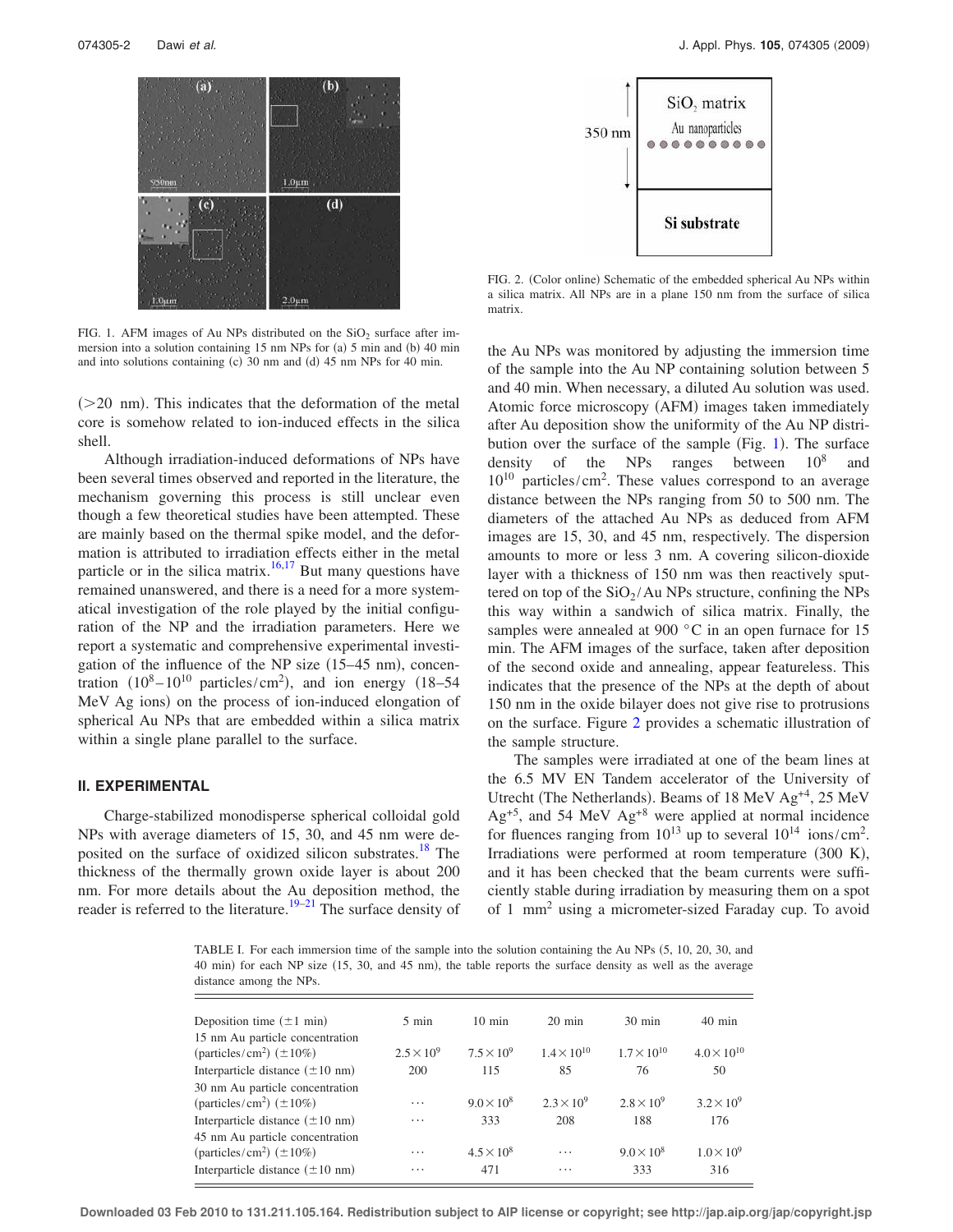TABLE II. Values for electronic  $(S_e)$  and nuclear  $(S_n)$  stopping power for  $SiO<sub>2</sub>$  and gold and projected range  $(R<sub>p</sub>)$  obtained for the applied ion beams (15, 25, and 54 MeV Ag ions). All the values are obtained using the code SRIM 2008 (Ref. 22).

|                  | $S_e$ (SiO <sub>2</sub> )<br>(keV/nm) | $S_n$ (SiO <sub>2</sub> )<br>(keV/nm) | $S_a$ (Au)<br>(keV/nm) | $S_n$ (Au)<br>(keV/nm) | $R_{n}$<br>$(\mu m)$ |
|------------------|---------------------------------------|---------------------------------------|------------------------|------------------------|----------------------|
| 18 MeV $Ag^{+4}$ | 5.4                                   | 0.23                                  | 11                     | 0.9                    | 5.8                  |
| 25 MeV $Ag^{+5}$ | 6.7                                   | 0.18                                  | 14                     | 0.7                    | 6.9                  |
| 54 MeV $Ag^{+8}$ | 9.7                                   | 0.10                                  | 24                     | 0.4                    | 10.3                 |

sample damage by heating during the irradiation, the samples were mounted on a massive metallic holder using a conductive paste. The beam was swept electrostatically in order to obtain a homogeneous irradiation over the entire sample area of  $2 \times 2$  cm<sup>2</sup>. At the energies applied, the values for the projected ranges of the silver ions in  $SiO<sub>2</sub>$ , as deduced from the SRIM 2008 code,<sup>22</sup> are 5.8, 6.9, and 10.3  $\mu$ m, respectively. These projected ranges are much larger than the thickness of the oxide layers containing the metal NPs. Hence, the irradiation is only used to deposit energy into the  $SiO<sub>2</sub> - Au$  layers. The values of the linear energy deposition rate into the electronic subsystem of the solid, i.e., the electronic stopping power, are 5.4, 6.7, and 9.7 keV/nm in  $SiO<sub>2</sub>$  and 11, 14, and 24 keV/nm in gold for irradiations with 18 MeV Ag+4, 25 MeV Ag<sup>+5</sup>, and 54 MeV Ag<sup>+8</sup>, respectively. The characteristics of the samples and the irradiation conditions are summarized in Tables I and II.

The samples have been analyzed by using Rutherford backscattering spectrometry (RBS) and cross-sectional transmission electron microscopy (X-TEM). RBS analysis was performed with a beam of 2 MeV <sup>4</sup>He<sup>+</sup>, at normal incidence, applying simultaneously two detectors at scattering angles of 170° and 120°. Here we report the results obtained with the detector at the 120° scattering angle, which has a better depth resolution, but the results obtained from the detector at 170° are essentially the same. Samples prepared in cross-section (X-TEM) geometry were analyzed in a 300 keV Philips CM30 microscope. TEM micrographs were processed with a slow scan charge coupled device camera and analyzed with the digital micrograph program. Although a precise measure of the elongation of the NPs can only be obtained from TEM analysis, an alternative and faster way to obtain the same information is to follow the broadening of the RBS peak with the fluence. In fact, as the gold peak designates the depth distribution of the metal species, its full width at half maximum (FWHM) gives a *qualitative* estimation of the extent of the elongation of the NPs. However, it is worth mentioning that this correspondence is only valid when the vast majority of gold atoms remain confined within their NP. Furthermore, the exact size cannot be extracted reliably from the RBS analysis; i.e., only the qualitative trend can be followed. Therefore, the results obtained from the RBS spectra have been compared to those deduced from the TEM micrographs whenever necessary to warrant the internal consistence of our experimental data sets. In the present report, we have always found a good agreement between the two techniques. Therefore, in the following the RBS and TEM results have

been used in parallel to obtain insights into the ion-shaping phenomenon.

# **III. RESULTS**

The ion beam shaping of embedded metal NPs has been studied by varying the initial size of NPs, their surface density, and the energy of the impinging ions. For the sake of clarity, the presentation of the experimental results has been organized in two subsections. In the first one we present the elongation as a function of the initial NP size and the ion beam energy. In the second subsection the dependence of the elongation process on the initial NP sizes and their initial concentrations is described.

# **A. Elongation as a function of the initial NP size and the ion beam energy**

As we have mentioned above, the lengthening of the initially spherical NPs can be tracked by measuring the broadening of the Au peak width in the RBS spectra. Figures  $3(a) - 3(c)$  show the evolution of the Au peak with fluence of 15 nm Au NPs for three different energies of the impinging Ag ions, viz., 18, 25, and 54 MeV. The sharp peak in the nonirradiated sample corresponds to a plane containing 15 nm particles, which are embedded in a silica matrix at a depth of approximately 150 nm below the surface. With increasing Ag ion fluence, the Au RBS peak broadens, indicating that the Au becomes distributed over a larger depth range. Thus, the relative increase in the peak width (FWHM) is taken as a measure for the increase in the dimension of the particle.

# **1. Evolution of the 15 nm Au NPs as a function of irradiation energy**

Three identically prepared samples containing 15 nm Au NPs with an average in-plane density of about 1.7  $\times 10^{10}$  particles/cm<sup>2</sup> have been irradiated with 18, 25, and 54 MeV Ag swift heavy ions, respectively (see Fig. 4).

From the inspection of this figure, it can be deduced (i) that at an energy of 18 MeV, no deformation can be detected for fluences lower than  $\sim 5.0 \times 10^{13}$  ions/cm<sup>2</sup> and that (ii) the Au RBS peak width reaches saturation for a fluence of  $\sim (6-8) \times 10^{14}$  ions/cm<sup>2</sup>. The X-TEM micrograph shown in Fig.  $5(a)$  corresponds to our highest irradiation fluence (8.7)  $\times 10^{14}$  ions/cm<sup>2</sup>). It appears that the originally spherical NPs have been shaped into prolate nanorods with a length of  $\sim$ 40 nm and a width of  $\sim$ 8 nm, corresponding to an aspect ratio of about 5. The volume of these nanorods corresponds approximately to that of the pristine spherical NPs, i.e.,  $V_{\text{NP}} \sim V_{\text{NP}}$ . This indicates that, at least for these irradiation conditions, the ion-shaping process is an individual process; i.e., each NP deforms into an individual prolate nanorod. We will see in Sec. III A 2 that at higher fluences this may no longer be the case.

The FWHM of the RBS Au peak after irradiating the sample with 25 MeV  $\text{Ag}^{+5}$  ions is represented in Fig. 4. As for the irradiation with 18 MeV Ag ions, a threshold and a saturation fluence for deformation are observed at 3.0  $\times 10^{13}$  and  $4.5\times10^{14}$  ions/cm<sup>2</sup>, respectively. These fluences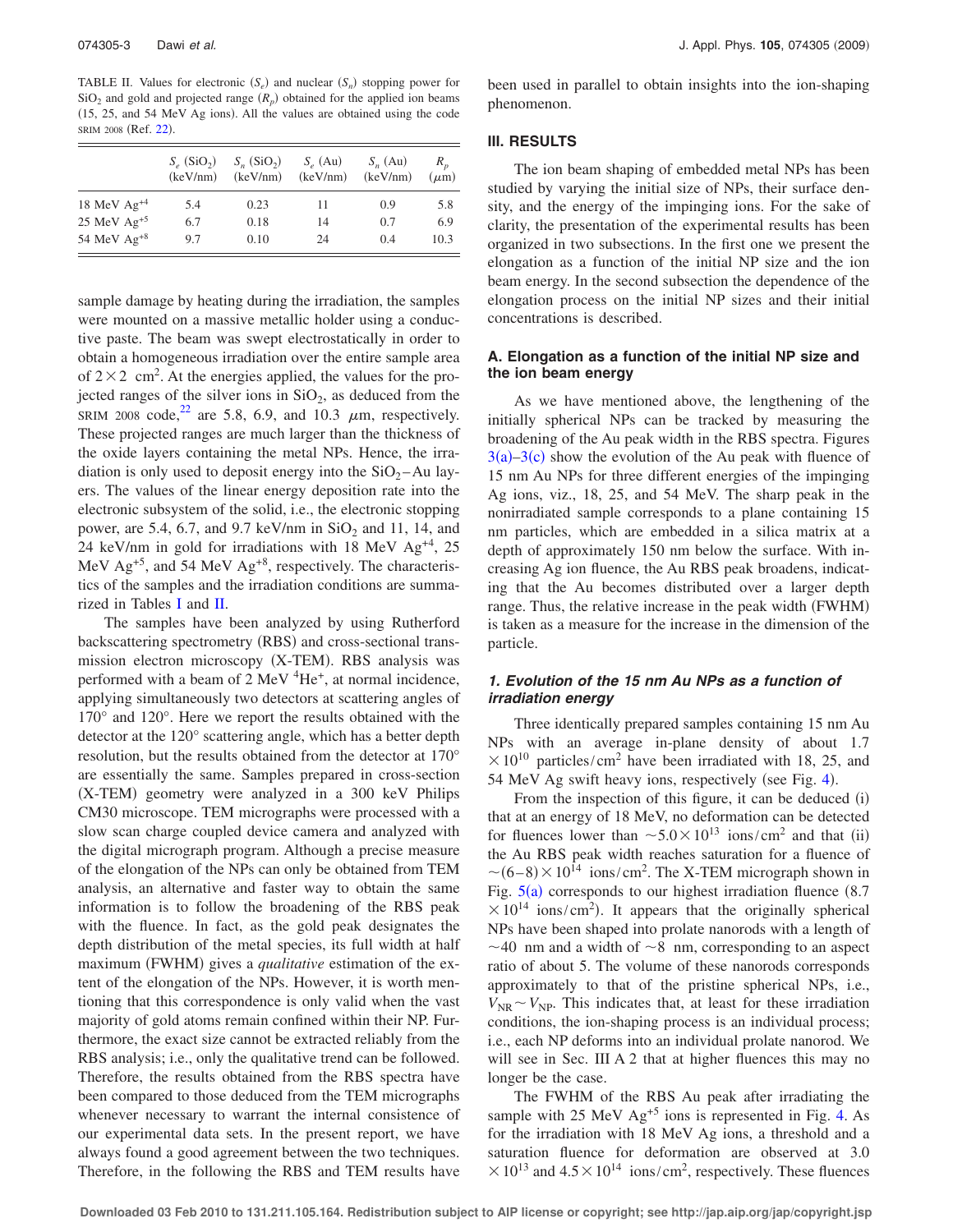

FIG. 3. (Color online) Normalized RBS spectra of 15 nm Au particles under (a) 18 MeV  $Ag^{+4}$  ions, (b) 25 MeV  $Ag^{+5}$  ions, and (c) 54 MeV  $Ag^{+8}$  ions for samples prepared with an average concentration of  $1.7 \times 10^{10}$  particles/cm<sup>2</sup>. The surface channel of Au is indicated for each irradiation. Normalization of spectra is indicated in the inset of plot (c). Difference in energy-channel conversion in plot (c) is attributed to different experimental conditions than in plots  $(a)$  and  $(b)$ .

are lower than the corresponding ones obtained for the 18 MeV irradiation. Finally, in the 54 MeV Ag ion irradiations the Au peak width broadens with increasing fluence until saturation is reached at a fluence of about 5.0  $\times 10^{14}$  ions/cm<sup>2</sup>.

# **2. Evolution of the 30 nm Au NPs as a function of irradiation energy**

A set of three identically prepared samples containing 30 nm Au NPs with an in-plane density of about 2.8  $\times 10^{9}$  particles/cm<sup>2</sup> was irradiated with 18, 25, and 54 MeV Ag swift heavy ions, respectively. Figure 6 shows the evolution of the FWHM of the Au peak derived from the RBS spectra for the different energies of the impinging ions.

During the irradiation with 18 MeV Ag ions, the FWHM of the RBS peak increases only slightly with fluence. An elongation threshold fluence of about  $7.0 \times 10^{13}$  ions/cm<sup>2</sup> is deduced. However, as the increase in the width of the Au peak does not appear to be very large, it is possible that the energy deposited by the 18 MeV Ag ions into the electronic



FIG. 4. The relative change of Au peak width as function of fluence for 15 nm Au particles under irradiation with  $18$  MeV Ag<sup>+4</sup> ions (filled triangles and dot line), 25 MeV Ag<sup>+5</sup> ions (filled circles and dash line), and 54 MeV  $Ag<sup>+8</sup>$  ions (filled squares and solid line). The inset represents a zoom-in of the region selected by the black square in the main figure.

system approaches a threshold energy that must be reached before 30 nm Au particles can be elongated substantially. This result is confirmed by the TEM analysis (not shown here). As the deformation is clearly observed when 15 nm NPs are irradiated at the same ion energy (18 MeV), the swift heavy-ion-shaping mechanism is *somehow* dependent on the initial NP size.

For irradiation with 25 MeV Ag ions, the RBS peak starts to broaden at about  $5.0 \times 10^{13}$  ions/cm<sup>2</sup>, and saturation is observed above a fluence of  $2.5 \times 10^{14}$  ions/cm<sup>2</sup>.

Finally, for irradiation with 54 MeV Ag ions, the shaping of the NPs starts without any detectable threshold fluence



FIG. 5. X-TEM images of (a) 15 nm Au NPs irradiated with 18 MeV  $Ag^{+4}$ ions at a fluence of  $8.7 \times 10^{14}$  ions/cm<sup>2</sup>, (b) 45 nm Au NPs irradiated with 18 MeV Ag<sup>+4</sup> ions at a fluence of  $8.7 \times 10^{14}$  ions/cm<sup>2</sup>, (c) 45 nm Au NPs irradiated with 25 MeV Ag<sup>+5</sup> at a fluence of  $8.1 \times 10^{14}$  ions/cm<sup>2</sup>, and (d) 15 nm Au NPs (lower concentration) irradiated with 54 MeV Ag<sup>+8</sup> ions at a fluence of  $8.0 \times 10^{14}$  ions/cm<sup>2</sup>. The black arrows represent the direction of the ion beam.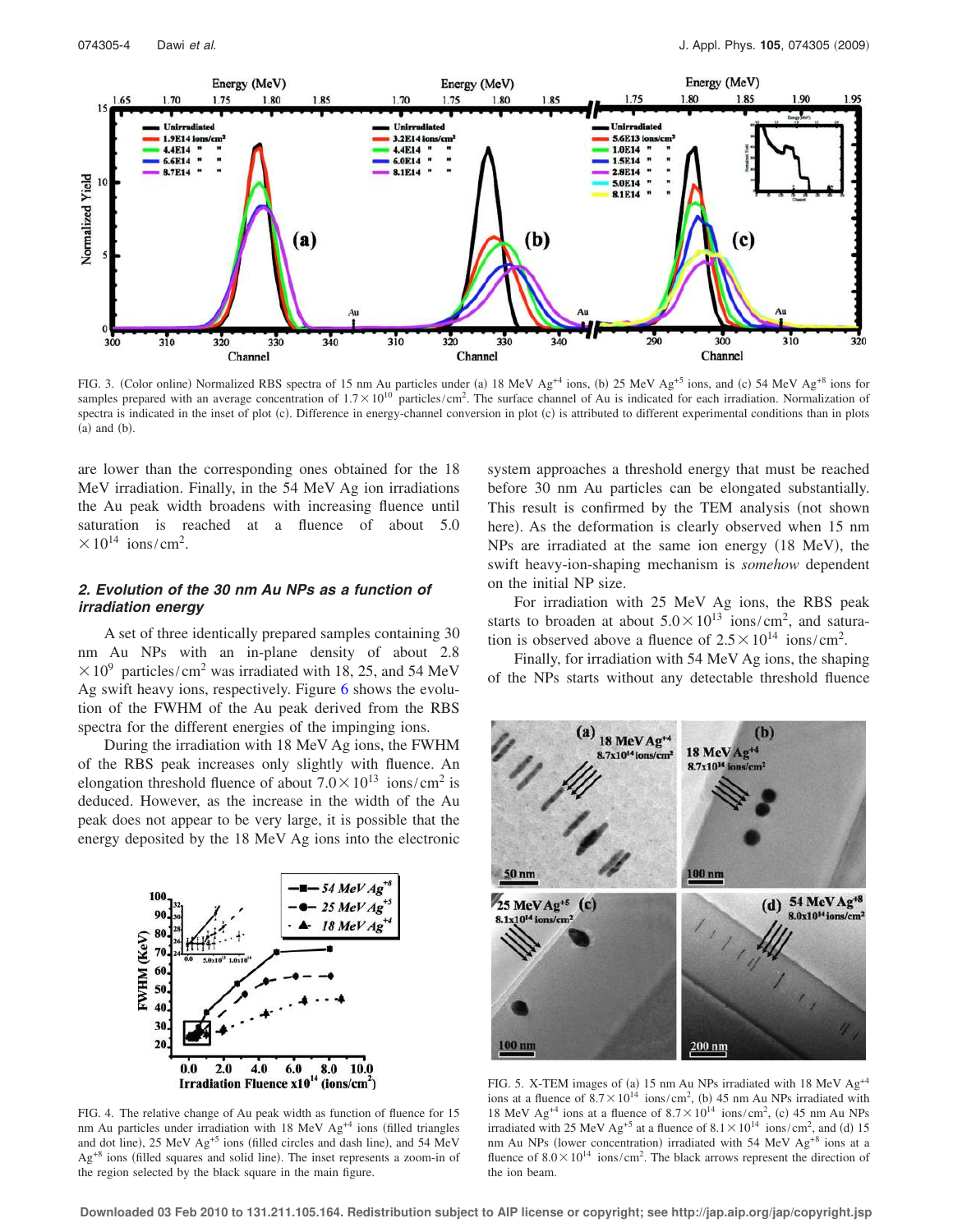

FIG. 6. The relative change in Au peak width as a function of fluence for 30 nm Au particles irradiated with 18 MeV Ag<sup>+4</sup> ions (dot triangles and dot line), 25 MeV  $Ag^{+5}$  ions (dot circles and dash line), and 54 MeV  $Ag^{+8}$  ions (dot squares and solid line). The in-plane density of Au NPs is about 2.8  $\times 10^9$  particles/cm<sup>2</sup>.

and with a very large deformation rate. At the same time there is no indication for saturation over the entire fluence range up to  $2.0 \times 10^{14}$  ions/cm<sup>2</sup>.

# **3. Evolution of the 45 nm Au NPs as a function of irradiation energy**

Three samples containing 45 nm Au NPs were irradiated with 18, 25, and 54 MeV Ag ions. The samples were prepared identically with an in-plane density of about 1.0  $\times 10^9$  particles/cm<sup>2</sup>.

In Fig. 7, the evolution of the FWHM of the Au peak in the RBS spectra has been plotted as a function of the irradiation fluence. No measurable change in the Au peak width was observed for the irradiation with  $18 \text{ MeV} \text{ Ag}^{+4}$  ions over the entire range of fluences investigated. This observation is confirmed by the X-TEM micrograph corresponding to the highest irradiation fluence, i.e.,  $8.7 \times 10^{14}$  ions/cm<sup>2</sup> [Fig.  $5(b)$ ].

For the sample irradiated with  $25$  MeV Ag<sup>+5</sup> ions, a broadening of the width of the Au peak is observed above a threshold fluence of  $4.4 \times 10^{14}$  ions/cm<sup>2</sup>. On the other hand, no saturation is observed up to a fluence of 8.1  $\times 10^{14}$  ions/cm<sup>2</sup>. The corresponding X-TEM micrograph [Fig.  $5(c)$ ] shows a slight elongation of the NP in the direction parallel to the beam direction. Increasing the applied



FIG. 7. The relative change in Au peak width as a function of fluence for 45 nm Au particles irradiated with  $18 \text{ MeV}$  Ag<sup>+4</sup> ions (cross triangles and dot line), 25 MeV  $Ag^{+5}$  ions (cross circles and dash line), and 54 MeV  $Ag^{+8}$  ions (cross squares and solid line). The in-plane density of Au NPs is about  $1.0 \times 10^9$  particles/cm<sup>2</sup>.



FIG. 8. The relative change of 15 nm Au peak width with irradiation fluence for different concentrations of Au NPs irradiated with 54 MeV  $Ag^{+8}$  ions. The inspection of the figure clearly reveals the existence of two regions: In region A, NPs elongate irrespective of their initial concentration. In region B, deformation effect increases with increasing the initial NP in-plane density.

swift heavy ion (SHI) irradiation energy to 54 MeV  $Ag^{+8}$ resulted in a reduction of the threshold fluence to 1.0  $\times 10^{14}$  ions/cm<sup>2</sup>. Just like for the irradiation of 30 nm NPs at the same SHI energy, no saturation is observed up to a fluence of  $2.4 \times 10^{14}$  ions/cm<sup>2</sup>.

To summarize, in this section we have shown that in the swift heavy-ion-shaping process both the initial NP size and the energy of the ion beam play a role. In particular, we demonstrate the existence of a threshold fluence for elongation,  $\Phi_c$ . This threshold fluence decreases with increasing ion energy and increases with the NP size. On the other hand, the existence of a saturation fluence for the elongation process has been observed for the 15 and 30 nm NPs but not for the 45 nm NPs. We have also shown that 45 nm NPs are not deformed when irradiated with 18 MeV Ag ions. This implies the existence of a threshold energy for deformation, which depends on the NP size; i.e., larger particles require higher ion beam energy or higher stopping power to be deformed.

#### **B. Elongation as a function of the NP concentration**

As shown in Fig. 1, the good uniformity of the in-plane NP density distribution and the absence of agglomeration, i.e., clustering of individual NPs together, enable us to investigate the influence of the interparticle distance on the ionshaping mechanism. Thus, in this subsection we will focus on this influence of the interparticle distance on the elongation phenomenon by varying the initial concentration of the NPs. As in Sec. III A, we consider three different NP sizes  $(15, 30,$  and  $45$  nm). The samples were irradiated at an ion energy of 54 MeV Ag<sup>+8</sup>.

# **1. Evolution of the 15 nm Au NPs irradiated with 54 MeV Ag+8 ions as a function of their interparticle distance**

Samples containing 15 nm NPs with in-plane densities ranging between  $0.25 \times 10^{10}$  and  $4.0 \times 10^{10}$  particles/cm<sup>2</sup> were irradiated with 54 MeV  $Ag^{+8}$  ions up to a fluence of  $8.0 \times 10^{14}$  ions/cm<sup>2</sup>. Figure 8 shows the evolution of the FWHM of the RBS Au peak as a function of the NP concentration. The inspection of the figure clearly reveals the exis-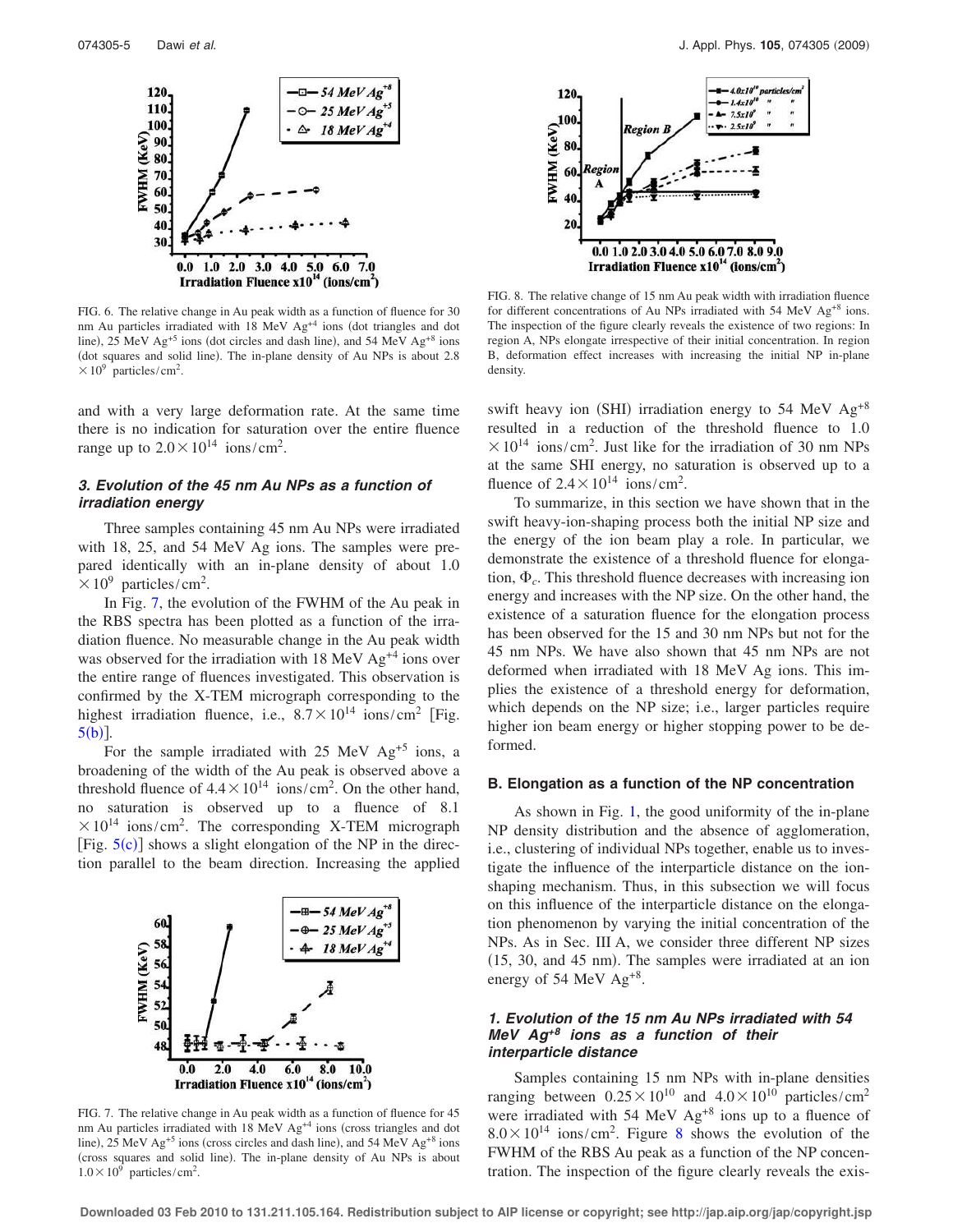tence of two regions: (i) For low irradiation fluences, the relative broadening of the RBS peak is almost equal for all the concentrations. We label this region as region A. (ii) Above a critical fluence of about  $(1-2) \times 10^{14}$  ions/cm<sup>2</sup>, the influence of the initial NP concentration on the broadening of the RBS peak becomes significant. In Fig. 8, this region has been labeled as region B. Here the curves corresponding to initial NP concentrations of about 0.25, 0.75, and 1.4  $\times 10^{10}$  particles/cm<sup>2</sup> (grafting times of 5, 10, and 20 min) evidence an evolution toward a saturation value. On the other hand, for an initial NP concentration of about 4.0  $\times 10^{10}$  particles/cm<sup>2</sup> (with a grafting time of 40 min) the corresponding elongation curve does not exhibit a clear saturation effect. However, a slowing down of the deformation kinetics is observed for fluences larger than 2.5  $\times 10^{14}$  ions/cm<sup>2</sup>. From these observations we can infer that the larger the initial NP concentration is, the larger the saturation values of the FWHM, i.e., the deformation effect, will be.

We assume that in region A Au NPs elongate into nanorods, keeping their original volume under irradiation, i.e.,  $V_{\text{NR}} \sim V_{\text{NP}}$ . This is confirmed by X-TEM analysis [the results are analogous to those observed in Fig.  $5(a)$  for an irradiation with 18 MeV ions].

To understand the dependence of the FWHM of the RBS Au peak on the initial NP concentration observed in region B, we refer to the TEM analysis for two extreme NP concentrations. First, we consider the TEM micrograph corresponding to the lowest NP concentration at a fluence of 8.0  $\times 10^{14}$  ions/cm<sup>2</sup>, i.e., the last data point on the lowest curve in Fig. 8. The corresponding micrograph is shown in Fig.  $5(d)$ . It shows aligned Au nanorods with a major axis of about 85 nm long and a minor axis of about 8 nm. A simple calculation reveals that the volume of the nanorods is about twice the volume of the initial NPs, i.e.,  $V_{\text{NR}} \sim 2V_{\text{NP}}$ . Let us next consider the TEM micrograph corresponding to the highest NP concentration and a fluence of 5.0  $\times 10^{14}$  ions/cm<sup>2</sup>, i.e., the last data point of the highest curve in Fig. 8. The micrograph is reproduced in Fig.  $11(a)$ , which shows long nanowires whose major axes vary between 150 and 180 nm. In this case, the volume of the longer nanowires is approximately five to six times that of the original NPs, i.e.,  $V_{NR} \sim (5-6)V_{NP}$ . At the same time, we observe smaller aligned particles, which most likely result from the fragmentation of some of the ion-deformed nanowires.

# **2. Evolution of the 30 nm Au NPs irradiated with 54 MeV Ag+8 ions as a function of their interparticle distance**

Au NPs having a mean diameter of about 30 nm and an in-plane density ranging between  $0.9 \times 10^9$  and 3.2  $\times 10^{9}$  particles/cm<sup>2</sup> were irradiated with 54 MeV Ag<sup>+8</sup> ions up to a fluence of  $5.0 \times 10^{14}$  ions/cm<sup>2</sup>. The evolution of the FWHM of the RBS Au peak with fluence for each NP concentration is shown in Fig. 9. As for the 15 nm NPs, we can observe again the existence of two separated regions. In the low-fluence region A, the broadening of the RBS peak is independent of the initial particle concentration. On the other hand, for fluences larger than  $1.0 \times 10^{14}$  ions/cm<sup>2</sup>, which



FIG. 9. The relative change for 30 nm Au peak width with fluence for different concentrations of the Au NPs irradiated with 54 MeV  $Ag^{+8}$  ions. In region A, NPs elongate irrespective of their initial concentration. In region B, deformation effect increases with increasing the initial NP in-plane density.

correspond to region B, the width of the Au depth distribution increases with increasing in-plane Au NP density. The corresponding TEM micrographs in Figs.  $11(c)$  and  $11(d)$ show aligned Au nanowires with a length of about  $\sim$ 200 nm. These nanowires correspond to the last data point on the solid line in Fig. 9, i.e., to the highest NP concentration and a fluence of  $5.0 \times 10^{14}$  ions/cm<sup>2</sup>.

# **3. Evolution of the 45 nm Au NPs irradiated with 54 MeV Ag+8 ions as a function of their interparticle distance**

Two samples of 45 nm diameter particles with in-plane densities of approximately  $4.5 \times 10^8$ and 1.0  $\times 10^9$  particles/cm<sup>2</sup> have been irradiated with 54 MeV Ag<sup>+8</sup> ions (Fig. 10). No significant change in the width of the RBS Au peak is observed as a result of the irradiations up to a fluence of  $1.0 \times 10^{14}$  ions/cm<sup>2</sup>. Up to a fluence of 2.4  $\times 10^{14}$  ions/cm<sup>2</sup>, the deformation rate appears to follow more or less the same evolution for the two concentrations considered.

To summarize, in this subsection we have shown that two regimes exist in the behavior of the ion deformation of the embedded Au NPs. Below a critical fluence (region A), all the NPs elongate irrespective of their initial concentration. Above this critical fluence (region B), the deformation effect increases with increasing initial NP concentration. For



FIG. 10. The relative change in Au peak width for 45 nm Au particles irradiated with 54 MeV Ag<sup>+8</sup> ions at increasing fluences for two sample concentrations:  $4.5 \times 10^8$  particles/cm<sup>2</sup> (half-filled circles and dash line) and  $1.0 \times 10^9$  particles/cm<sup>2</sup> (half-filled squares and solid line).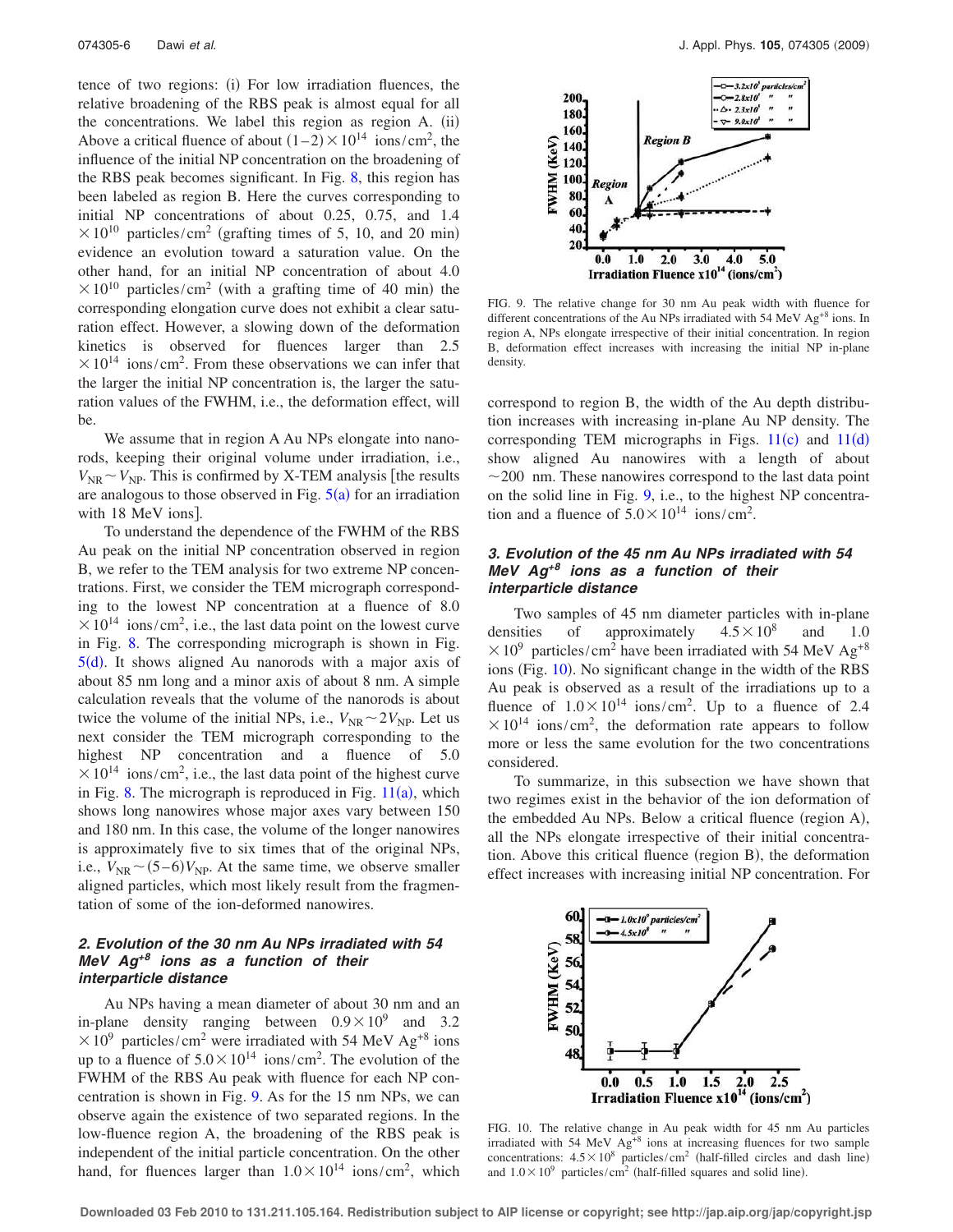TABLE III. The threshold fluence for Au NP elongation as a function of ion energy and NP size.

| Energy           | NP size<br>(nm) | Threshold fluence<br>(ions/cm <sup>2</sup> ) |
|------------------|-----------------|----------------------------------------------|
| 18 MeV $Ag^{+4}$ | 15              | $5 \times 10^{13}$                           |
| 25 MeV $Ag+5$    |                 | $3 \times 10^{13}$                           |
| 18 MeV $Ag+4$    | 30              | $7 \times 10^{13}$                           |
| $25$ MeV $Ag+5$  |                 | $5 \times 10^{13}$                           |
| 18 MeV $Ag^{+4}$ | 45              | .                                            |
| $25$ MeV $Ag+5$  |                 | $4\times10^{14}$                             |
| 54 MeV $Ag^{+8}$ |                 | $1\times10^{14}$                             |

the NP diameters of 15 and 30 nm, the transformation from the region A to the region B occurs approximately in the same fluence range of  $(1-2) \times 10^{14}$  ions/cm<sup>2</sup>.

# **IV. DISCUSSION**

### **A. Existence of a threshold fluence for elongation**

Systematic investigations of the deformation of NPs in response to SHI irradiation have allowed us to evidence experimentally the existence of a threshold fluence for elongation,  $\Phi_c$ . The value of  $\Phi_c$  has been observed to depend on both ion energy and pristine NP size. In particular,  $\Phi_c$  decreases with increasing electronic stopping power and increases with the NP diameter (Table III). However, as suggested by Klaumünzer<sup>16</sup> and successively experimentally shown by Penninkhof *et al.*<sup>14</sup> and Penninkhof,<sup>15</sup> irradiationinduced NP elongation is a complicated issue where both the matrix and the characteristics of the confined NPs play an active role. Here, we put forward three possible mechanisms that could intervene in the observed variation of  $\Phi_c$  with ion energy and NP size: (i) sample preparation, (ii) silica compaction under irradiation, and (iii) irradiation-induced stresses that occur in a silica film when it is constrained by a substrate.

- $(i)$  As explained in the experimental section, Au NPs are first grafted at the surface of a thermally grown silica film and then confined within the matrix by successive sputtering of a second silica layer on top of the first one. As gold has a poor wetting affinity with  $SiO<sub>2</sub>$ , it is not precisely clear how the oxide layer forms around a NP in the sputtering deposition process. Since the  $SiO_2$  top film is deposited in the low adatom mobility, zone 1, growth mode<sup>23</sup> at a relatively low ion bombardment energy, $^{24}$  most likely voids are expected to form in the growing oxide near the lower half of the NP due to shadowing effects in the sputter deposition. Even though none of these voids were imaged during the TEM analysis Fig.  $5(b)$ , it is conceivable that a certain compaction of the oxide is necessary before the deformation process can start.
- $(ii)$  When irradiated with swift heavy ions, a dielectric matrix exhibits a compaction of about 3% at low fluences and an anisotropic growth at high fluences. $25-28$

The densification of the silica is due to the rearrangement of the  $SiO<sub>2</sub>$  ring network into smaller, more compact rings.<sup>29,30</sup> In particular, for SHI irradiation, the density of the virgin material is irreversibly modified within each individual cylindrical ion track while a subsequent ion impact in the same region does not produce any further density changes. $^{25}$  In this framework, the fluence necessary to complete the compaction corresponds roughly to a situation where all neighboring tracks show some mutual overlap, such that the perturbed area covers the whole sample surface.

 $(iii)$  Finally, our silica film is not freestanding, but it is constrained by a silicon substrate. The effect of the ion irradiation on the stress state of a constrained silica film has been intensively studied in the past. $26-28$  Depending on the irradiation fluence, two opposite stress situations have been measured: (i) at low fluences, ion irradiation causes the initially compressed stress to turn into a tensile one. This process, which is related to the compaction mechanism, leads the sample to a higher equilibrium density, which reaches its maximum value at the end of the matrix densification, i.e., for fluences up to few  $10^{13}$  ions/cm<sup>2</sup>. (ii) For larger irradiation fluences, i.e., fluences larger than  $10^{14}$  ions/cm<sup>2</sup>, the anisotropic deformation dominates the further evolution of the system. This effect is associated with the decrease in the tensile stress and the buildup of a compressive stress for the constrained film.

First, considering mechanisms (i) and (ii), we suggest that the NP deformation does not occur as long as the structural transformation of the silica matrix is not finished. Moreover, adopting this hypothesis we try to correlate the evolution of the deformation threshold with the energy of the impinging ions. As the end of silica compaction corresponds to the situation where the sample surface becomes completely covered by the mutually overlapping ion tracks, the corresponding threshold fluence will depend on the track diameter. In other words, the larger the track dimension is, the lower the threshold fluence will be. There are several publications containing data for track cross sections in silica, both experimental and theoretical. See, for example, Refs. 31–34. In the latter, the track size is deduced from the thermal spike model and corresponds to the region that melted in the wake of the passing swift heavy projectile.<sup>35</sup> For the three ion energies (18, 25, and 54 MeV Ag) and the corresponding electronic stopping powers  $(5.4, 6.7,$  and  $9.7 \text{ keV/nm} )$  considered, the corresponding track diameters are approximately 3, 4, and 5 nm, respectively. From these values, one can calculate that the complete overlap of the tracks at the sample surface takes place for fluences of  $2.0 \times 10^{13}$ ,  $1.0 \times 10^{13}$ , and  $0.5 \times 10^{13}$  ions/cm<sup>2</sup>, respectively. Considering that (i) the irradiation process follows random statistics and that (ii) for a silica matrix containing partially wetted metallic NP the compaction fluence can be different from that of pure silica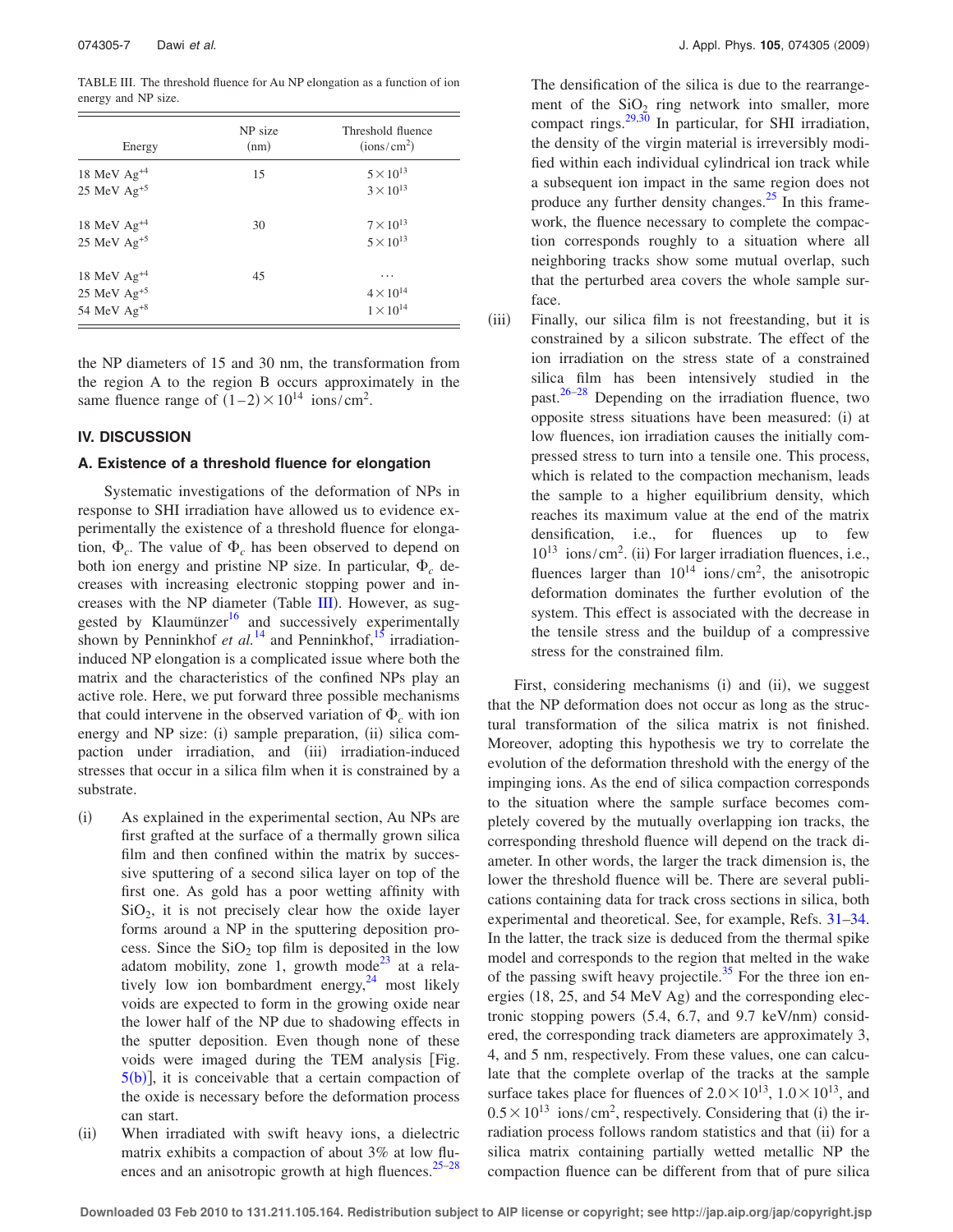film, our estimations account quite well for the observed reduction in the deformation threshold with increasing ion energy.

Besides, the analysis of the RBS data shows that the inertia against deformation increases with NP size. In other words, larger NPs require larger electronic stopping powers to be deformed. As the macroscopic stress generated from SHI irradiation in planar constrained films can reach values as large as several hundreds of megapascal, we suggest that mechanism (iii) can participate to the evolution of the NPs. It should be mentioned that this scenario has already been proposed by Roorda *et al.*<sup>13</sup> to explain the shape change of Au NPs that are confined within a silica shell and assumed to be solid. However, as pointed out by Klaumünzer, $16$  this indirect mechanism alone is not sufficient to account for the observed deformation of solid NPs; i.e., the metallic NP must actively participate in the deformation process. In other words, elongation will only occur when the temperatures of both the metallic NP and the dielectric  $SiO<sub>2</sub>$  exceed their respective individual melting temperatures.<sup>16,36</sup> It has been argued that the energy deposit corresponding to the electronic stopping power can melt metallic NPs whose diameters range between 6 and 20 nm.5,17 On the other hand, larger particles are not expected to melt and are not observed to deform under SHI irradiation.5,9,16,17 For example Awazu *et al.*<sup>17</sup> observed that Au NPs measuring over 50 nm do not deform under 110 MeV Br ion irradiation at a fluence of  $1.0 \times 10^{14}$  ions/cm<sup>2</sup>. However, it is conceivable that within this class of NP sizes, a minimum compressive stress is required to activate the deformation of the NPs. It worth mentioning that this threshold stress (or minimum fluence) cannot be uniquely ascribed to the stress generated by the individual ion track  $37-39$  because the deformation threshold would then only depend on the electronic energy loss. Hence, a macroscopic stress has to be invoked to explain the observations. In this sense, the larger the NP is, the larger the minimum compressive stress necessary to trigger the deformation process will have to be, and thus the larger the fluence necessary to reach it will have to be as well. This hypothesis qualitatively accounts for our experimental observations that the onset of the deformation depends on ion energy, NP size, and irradiation fluence.

# **B. Dependence of the elongation on the NP concentration**

Two distinct regimes have been observed for the elongation of metal NPs as a function of their initial concentration: (i) For low irradiation fluences, Au NPs deform into ionaligned nanorods. This transformation of the morphology occurs in a regime of conservation of volume. In other words, the ion shaping is an individual mechanism, whereby each pristine NP deforms into a single prolate nanorod. As this behavior is observed for all NP concentrations, in this first stage the ion shaping can be seen as an *individual process* from the viewpoint of the NPs. (ii) For larger irradiation fluences, i.e., above  $1.0 \times 10^{14}$  ions/cm<sup>2</sup>, RBS analysis indicates that the deformation rate is very sensitive to the initial NP concentration. In particular, the deformation rate increases with the increase in the initial NP concentration. In this second stage, TEM micrographs show the formation of



FIG. 11.  $[(a)$  and  $(b)]$  X-TEM images of 15 nm Au NPs (in-plane density of  $4.0 \times 10^{10}$  particles/cm<sup>2</sup>) irradiated with 54 MeV Ag<sup>+8</sup> ions at a fluence of  $5.0 \times 10^{14}$  ions/cm<sup>2</sup>. [(c) and (d)] X-TEM images of 30 nm Au NPs (inplane density of  $3.2 \times 10^9$  particles/cm<sup>2</sup>) irradiated with 54 MeV Ag<sup>+8</sup> ions at a fluence of  $5.0 \times 10^{14}$  ions/cm<sup>2</sup>.

long nanowires accompanied by a disintegration, or a fragmentation, of some of the Au NPs. For the longest nanowires, the ratio between their volumes to that of the spherical unirradiated NPs ranges between 4 and 6 (considering both NP sizes of 15 and 30 nm). This means that the elongation process necessitates the contributions coming from several individual NPs. Thus, above a critical fluence the ion shaping becomes a *collective process* whereby some of the NPs, or even some of the nanowires, disappear under the irradiation, while others continue to grow by incorporating metal atoms from the disappearing particles.

The mechanism governing the growth of the long nanowires is most likely related to mass transport through the silica matrix in the form of diffusion of gold solute from the dissolved/fragmented NPs toward the stable NPs. Some insights can be obtained from Fig.  $11(b)$ , and the corresponding inset, where tiny satellite particles surrounding the nanowires are clearly visible. As these small particles were not observed in the pristine samples, they must come into existence during the ion-NP interaction. It means that the energy deposited into, or eventually close to, the NP subsystem allows the gold atoms to be put into solution. The supersaturated solid solution may then evolve toward the precipitation of a second phase (the satellite particles) due to local fluctuations of the solute concentration. As these small precipitates are unstable against swift heavy-ion irradiation, they are dissolved by subsequent impinging ions, allowing the metal species to diffuse through the silica matrix; i.e., the diffusion is triggered by the creation of a transient melted region formed in the wake of the impinging ions. Supporting this idea is the direct observation of gold diffusion within ion tracks reported by Dais *et al.*<sup>40</sup> As this process depends on the amount of the solute sources available, i.e., the NP concentration, the lower their relative distance the shorter the diffusion time and the longer the nanowires, as shown in Fig.